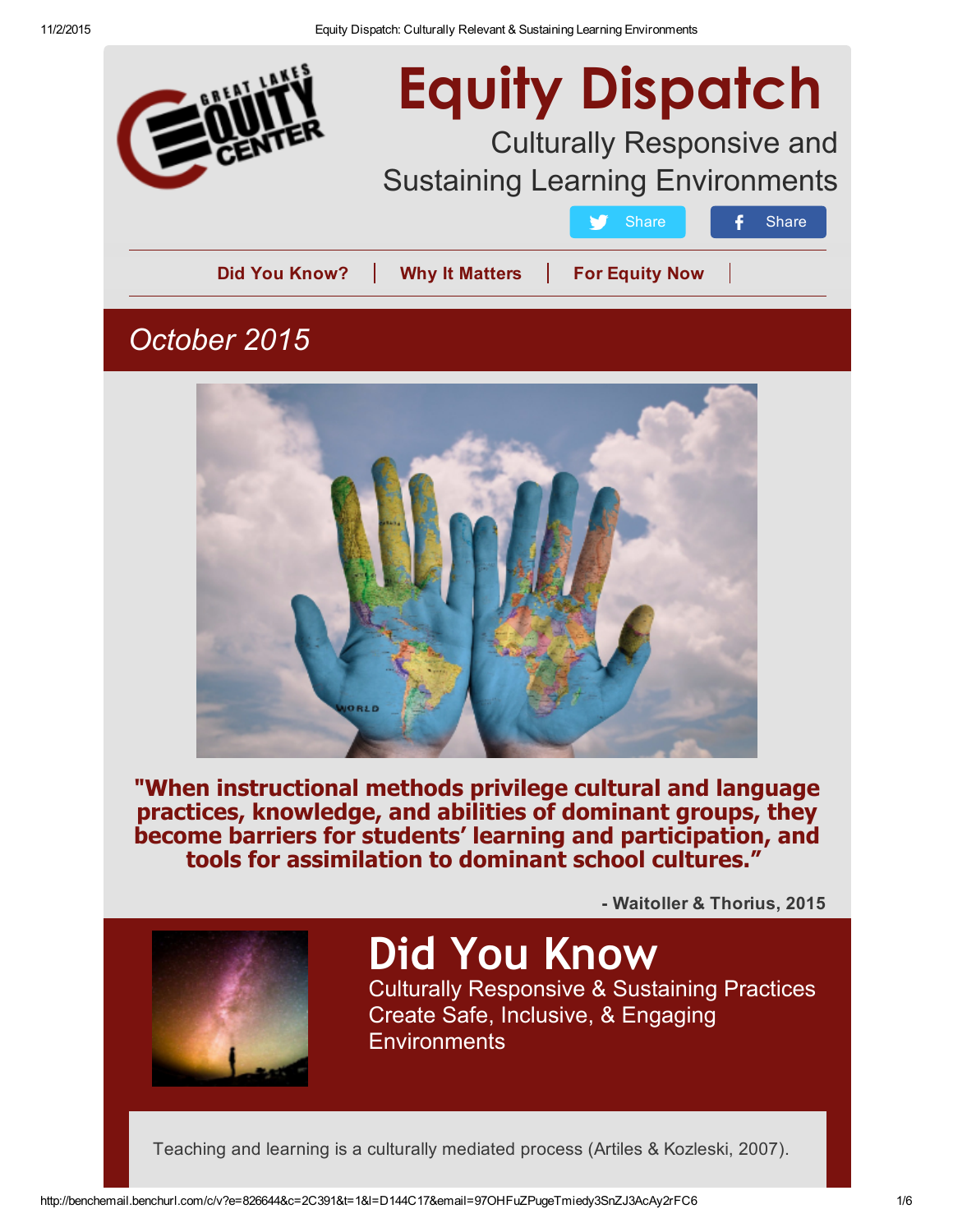<span id="page-1-0"></span>Educators and students bring their identities and heritage practices (Paris, 2012) to the learning environment; moreover, there are cultural values and norms that exist in the learning environment itself (Artiles & Kozleski, 2007). Opportunities for a new culture of learning emerge when the identities of educators and students are negotiated together and within the cultural norms of school (Artiles & Kozleski, 2007). Cultural mismatch (Skiba, 2014), unconscious bias, stereotypes and disharmony between all of these cultural identities, beliefs, and practices can lead to problematic outcomes for students (Paris, 2012; Waitoller & Thorius, 2015) if there is not an intentional and overt effort to value, appreciate, and leverage difference as an asset (Warren, personal communication).

Classroom practices are often rooted in and privilege dominant cultural practices and ways of knowing. Students who have identities, cultural practices, and beliefs that depart from the dominant culture are often viewed as deficient (Valencia, 2010) and do not enjoy the benefits of our education system. This in turn not only ignores the myriad of assets and skills that each student has to contribute to the creation of safe, inclusive and engaging learning environments (Gonzalez, Moll, & Amanti, 2005), but it is grounded in meritocracy, individualism and deficit thinking (Waitoller & Thorius, 2015).

### Back to Top



Why It Matters All Students Should Feel Welcomed, Valued, and Experience Success in School

Viewing students from historically marginalized groups as deficient (Valencia, 2010) leads to lowered expectations, exclusion from the learning environment, and unequal opportunities for success for many students. It is our responsibility as practitioners to respond to and build on students' lived experiences to provide relevant, effective and engaging learning experiences – situating students' identities as ever evolving assets, rather than as "deficiencies to be overcome" (Wright, 2015, p. 20). This approach can be actualized via culturally relevant and sustaining pedagogies.

Cultivating culturally responsive and sustaining learning environments involves a complete shift in praxis. All aspects of the learning environment must be revolutionized including, educators' personal beliefs and attitudes about difference, school and classroom policies, as well as instructional practices and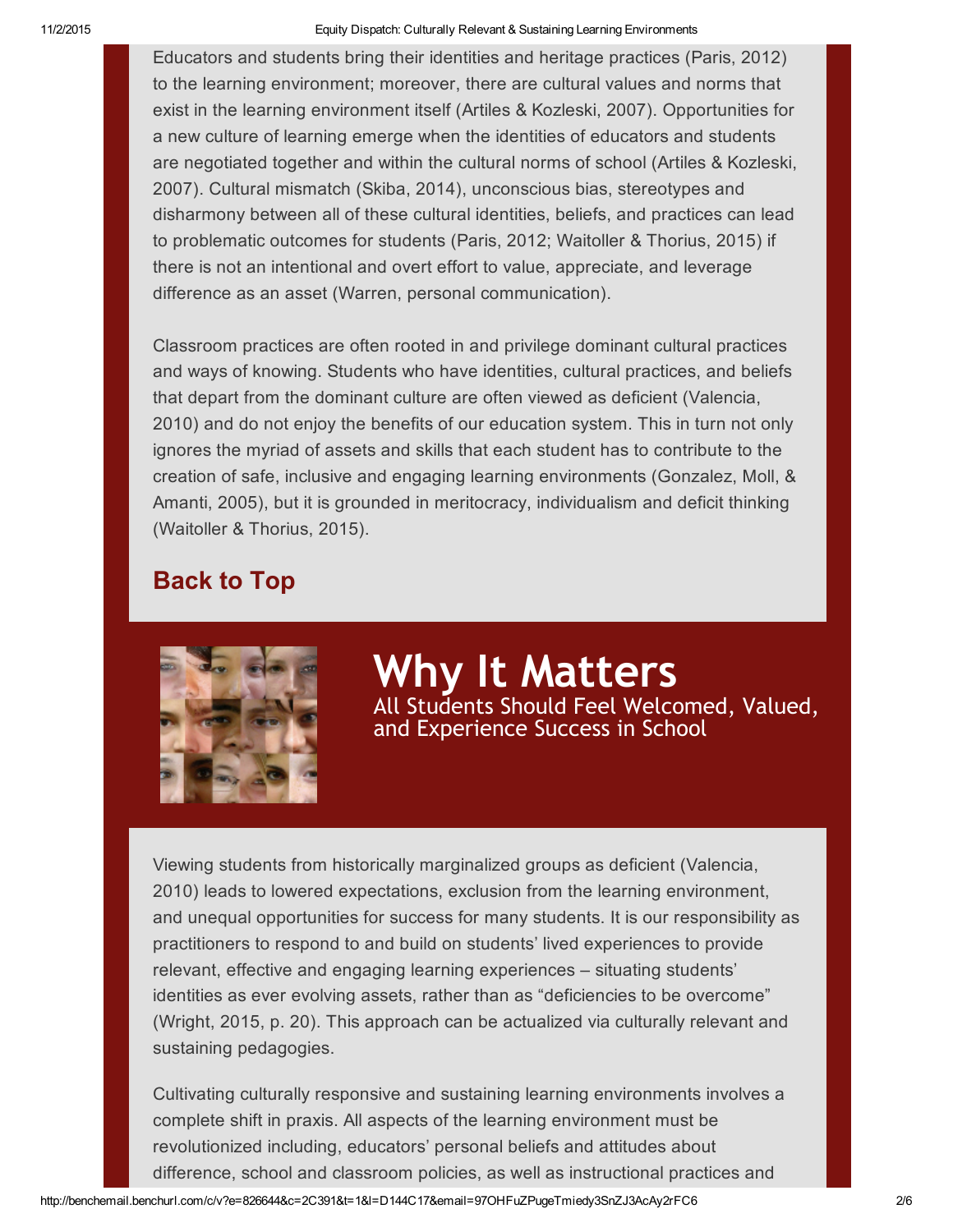<span id="page-2-0"></span>materials (Banks, 1993; Gay, 2002; & Ladson-Billings, 2014). This process begins with the educator's use of critical self-reflection to examine the ways one's actions create unjust imbalances in opportunity, access, participation and success for particular groups of students (GLEC, 2012). Then, from these realizations practices that are responsive, inclusive, and supportive for all students (Kalyanpur & Harry, 2012: Trainor, 2010).

## Back to Top



For Equity Now Implement Culturally Responsive & Sustaining Practices in Your Classroom

Culturally responsive and sustaining practices encompass many different domains. Three important areas where educators can begin to make positive changes are: understanding teaching and learning as a cultural practice; engaging in critical reflection; and reshaping parent/caregiver and family interactions.

#### Cultural Nature of Teaching and Learning

Culturally responsive and sustaining educators understand teaching and learning is a culturally mediated process; specifically they:

- Understand that their cultural identity, attitudes, and beliefs influence and shape their practice (NCCRESt, 2006)
- Understand that students bring valuable knowledge, skills, and understandings from their communities and homes to the classroom, i.e., funds of [knowledge](http://benchemail.benchurl.com/c/l?u=59E192A&e=826644&c=2C391&t=1&l=D144C17&email=97OHFuZPugeTmiedy3SnZJ3AcAy2rFC6&seq=1) (Moll, 2015)
- Acknowledge, value, support, and respond to the cultural values, traditions, communication, learning styles, contributions, and relational patterns of all students in the classroom (Ladson-Billings, 2014)
- Share control and leadership of the learning environment with students (NCCRESt, 2006)
- Value and encourage students to share their lived experiences (Paris, 2012)

#### Engaging in Critical Reflection

When educators examine the extent to which their practice privileges some students while simultaneously disadvantaging others, they are becoming critical. The following prompts support educators in reflecting on the extent to which their practice reflects culturally responsive and sustaining principles: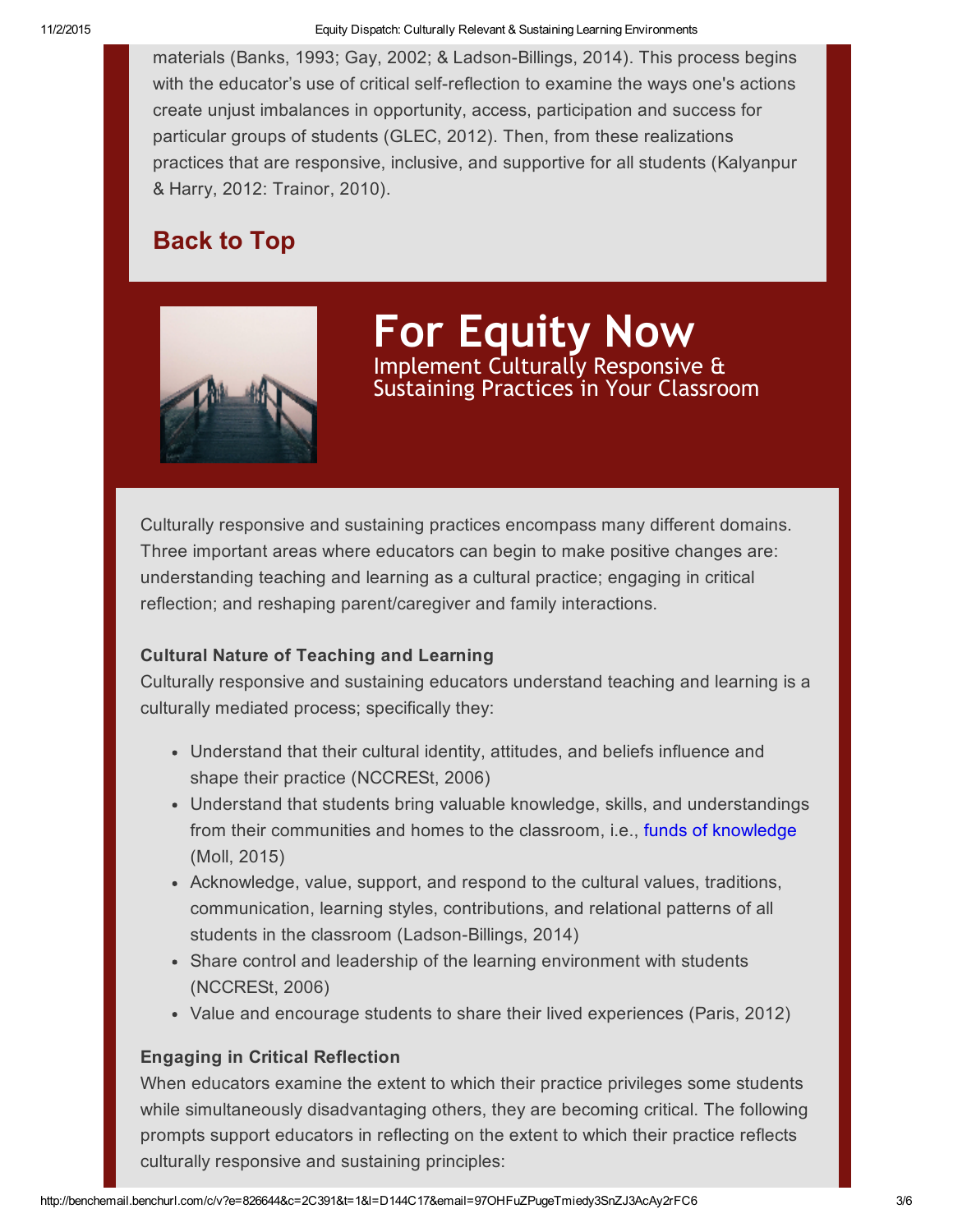- Do I understand my own cultural identity, and its implications for my practice? (Gray, 2012)
- Do I have an affirming attitude towards all students? (NCCRESt, 2006)
- Do I develop constructive ways of engaging my students' practical knowledge? (Gray, 2012)
- Do I appreciate multiple and diverse perspectives in my classroom? (Gray, 2012)
- Am I committed to getting to know my students well? (Gray, S. (2012)
- Do I build on my students' life experiences in every subject matter? (Gray, 2012).
- Do I create a safe and inclusive classroom learning [community?](http://benchemail.benchurl.com/c/l?u=59E192B&e=826644&c=2C391&t=1&l=D144C17&email=97OHFuZPugeTmiedy3SnZJ3AcAy2rFC6&seq=1) (Gray, 2012)
- Do I hold and communicate high expectations for all of my students? (Gray, 2012)
- Do I acquire accurate information about the cultural particularities of ethnic groups that do not reinforce stereotypes? (NCCRESt, 2006)

#### Parents/ Caregivers and Families as Partners

Traditional roles of parent/caregiver and family interactions in schools often position them as passive participants in the educational process. Culturally responsive and sustaining educators understand that it is only by cultivating authentic [partnerships](http://benchemail.benchurl.com/c/l?u=59E192C&e=826644&c=2C391&t=1&l=D144C17&email=97OHFuZPugeTmiedy3SnZJ3AcAy2rFC6&seq=1) with their students' families that shared expectations for success can be conveyed and understood. The following strategies support developing authentic family partnerships:

- Co-construct with parents/ caregivers what partnerships look like based on their preferences, values, and cultural practices
- Find opportunities to engage with parents/caregivers in their communities outside of the school building
- Use multiple modes of communication with parent/caregivers, and translate into families' heritage languages different from English
- Communications with parents/ caregivers should be accessible and free of educational jargon
- Incorporate parent/caregiver suggestions into the learning environment
- Identify where there may be misalignment in cultural values between yourself and families, discuss, and work to redress, i.e., cultural reciprocity
- Invite parents/ caregivers to be part of the review of existing and development of new policies and procedures

## Back to Top

## Meet the Authors

This edition of Equity Dispatch was written and edited by:

*Robin Jackson, Tammera Moore, Tiffany Kyser, Seena Skelton, and Kathleen*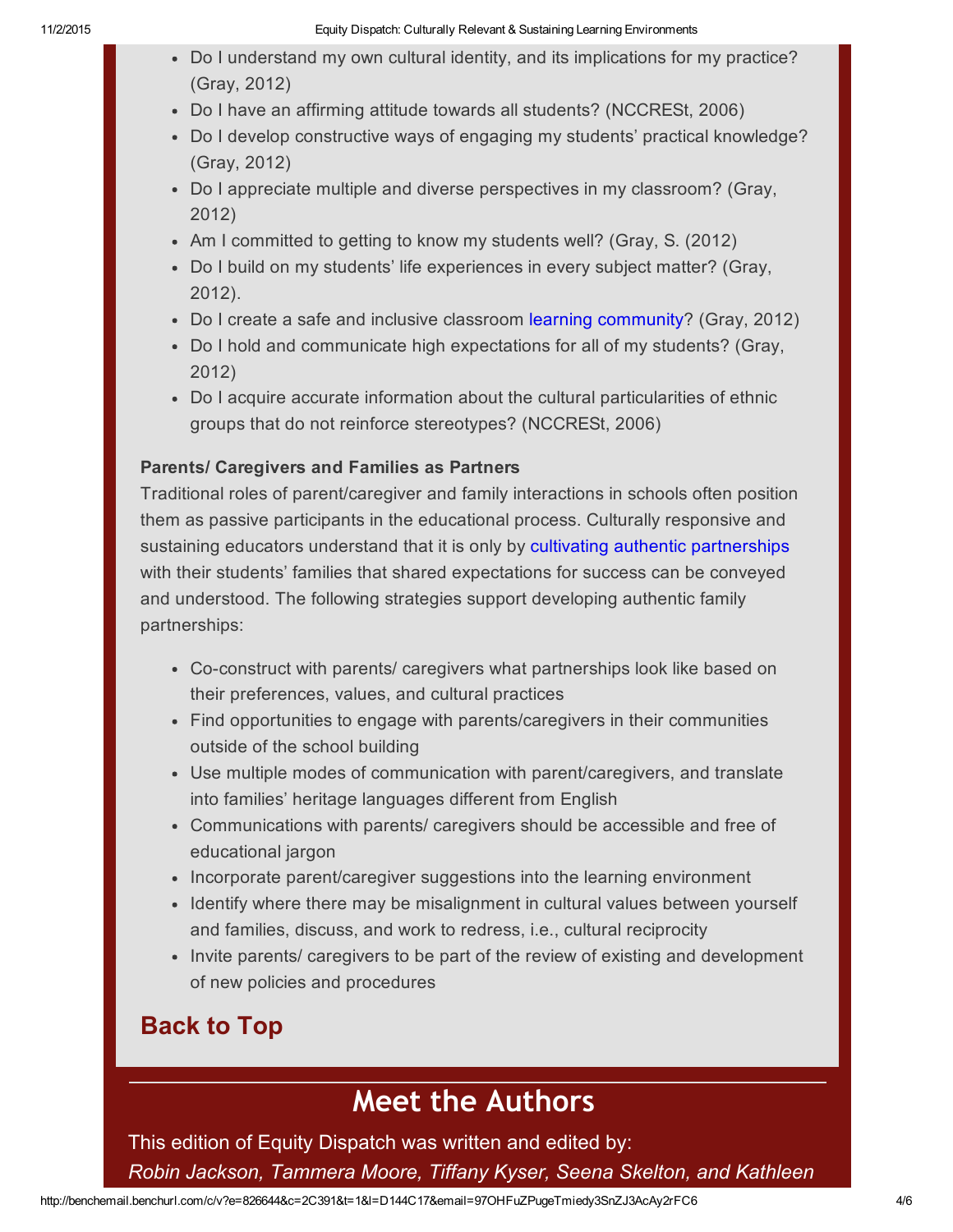## **References**

Artiles, A.J., Kozleski, E.B. (2007). Beyond convictions: Interrogating culture, history, and power in inclusive education. Language Arts,  $84(4)$ , 357-364.

Banks, J. (1993). Approaches to multicultural curriculum reform. In J. Banks and C. Banks (Eds.), Multicultural education: Issues and perspectives. Boston: Allyn & Bacon.

Gay, G. (2002). Preparing for culturally responsive teaching. *Journal of Teacher Education, 53*, 106116

Gorski, P. C. (1999). A brief history of multicultural education. Retrieved from [http://url.ie/z5u5](http://benchemail.benchurl.com/c/l?u=59E14CE&e=826644&c=2C391&t=1&l=D144C17&email=97OHFuZPugeTmiedy3SnZJ3AcAy2rFC6&seq=1)

González, N., Moll, L., and Amanti, C. (2005). Funds of Knowledge: Theorizing Practices in Households, Communities, and Classrooms. New Jersey: Lawrence Erlbaum Associates, Publishers.

Gray, S. (2012). 5 Ways to Create a Culturally Responsive Classroom. Retrieved from [http://url.ie/z5n2](http://benchemail.benchurl.com/c/l?u=59E14CF&e=826644&c=2C391&t=1&l=D144C17&email=97OHFuZPugeTmiedy3SnZJ3AcAy2rFC6&seq=1)

Great Lakes Equity Center (2015). Equity Dispatch: Parents/Caregivers as Authentic Partners in Education. Retrieved from [http://url.ie/z5n0](http://benchemail.benchurl.com/c/l?u=59E14D0&e=826644&c=2C391&t=1&l=D144C17&email=97OHFuZPugeTmiedy3SnZJ3AcAy2rFC6&seq=1)

Harry, B., Rueda, R., & Kalyanpur, M. (1999). Cultural reciprocity in sociocultural perspective: Adapting the normalization principle for family collaboration. Exceptional Children, 66(1), 123136.

Kalyanpur, M., & Harry, B. (2012). Cultural reciprocity in special education: Building family professional relationships. Paul H. Brookes Publishing Company.

Ladson-Billings, G. (1994). What we can learn from multicultural education research. *Educational Leadership, 51(8), 22-26.* 

Ladson-Billings, G. (2014). Culturally relevant pedagogy 2.0: A.k.a. the remix. *Harvard Review, 84* (1), 74-84.

Littler, J. (2008). Heritage and 'race'. In B. Graham & P. Howard (Eds.), *The ashgate research companion to heritage identity*, 89-104, Ashgate: Vermont.

Martin, K. (2010). Multiple Identities [photograph]. Retrieved from: [http://url.ie/z5u4](http://benchemail.benchurl.com/c/l?u=59E14D1&e=826644&c=2C391&t=1&l=D144C17&email=97OHFuZPugeTmiedy3SnZJ3AcAy2rFC6&seq=1)

Moll, L. (2015). *Funds of Knowledge* [video file]. Retrieved from [http://url.ie/z5n1](http://benchemail.benchurl.com/c/l?u=59E14D2&e=826644&c=2C391&t=1&l=D144C17&email=97OHFuZPugeTmiedy3SnZJ3AcAy2rFC6&seq=1)

National Center for Culturally Responsive Educational Systems (NCRESt) (2006). Becoming culturally responsive educators: Rethinking teacher education pedagogy. Retrieved from [http://url.ie/z5mz](http://benchemail.benchurl.com/c/l?u=59E14D3&e=826644&c=2C391&t=1&l=D144C17&email=97OHFuZPugeTmiedy3SnZJ3AcAy2rFC6&seq=1)

Paris, D. (2012). Culturally sustaining pedagogy: A needed change in stance, terminology, and practice. *Educational Researcher*, 41, 93-97.

Richards, H. V., Brown, A. F., & Forde, T. B. (2007). Addressing diversity in school: Culturally responsive pedagogy. *Teaching Exceptional Children*, 39(3), 64-68.

Skiba, R. (2014). The failure of zero tolerance. *Reclaiming Children and Youth, 22*(4), 2733.

Valencia, R. (2010). Dismantling contemporary deficit thinking: Educational thought and practice. Routledge: New York.

Waitoller, F. R., & Thorius, K. A. K. (under review). Crosspollinating Culturally Sustaining Pedagogies with Universal Design for Learning: Toward an inclusive pedagogy that accounts for student dis/ability.

Wright, D. E. (2015). *Active learning: Social justice education and participatory action research*. New York, NY: Routledge.